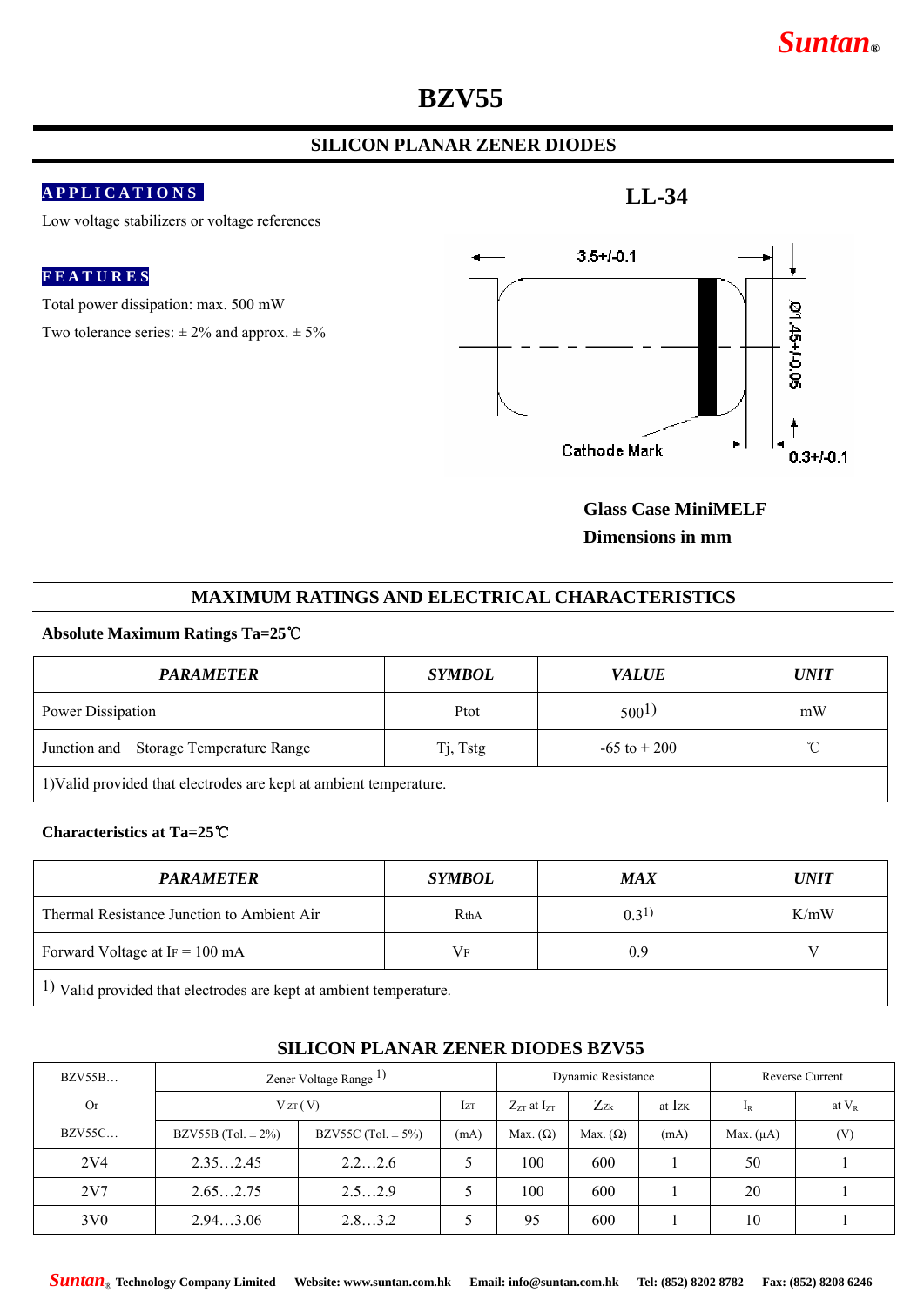# **SILICON PLANAR ZENER DIODES BZV55**

| Characteristics at T <sub>j</sub> =25 <sup>°</sup> C |                                   |                        |                |                      |                 |                 |                |                   |
|------------------------------------------------------|-----------------------------------|------------------------|----------------|----------------------|-----------------|-----------------|----------------|-------------------|
| <b>BZV55B</b>                                        | Zener Voltage Range <sup>1)</sup> |                        |                | Dynamic Resistance   |                 | Reverse Current |                |                   |
| Or                                                   |                                   | VZT(V)                 | Izt            | $Z_{ZT}$ at $I_{ZT}$ | $Z_{Zk}$        | at Izk          | $I_{R}$        | at V <sub>R</sub> |
| <b>BZV55C</b>                                        | BZV55B (Tol. $\pm$ 2%)            | BZV55C (Tol. $\pm$ 5%) | (mA)           | Max. $(\Omega)$      | Max. $(\Omega)$ | (mA)            | Max. $(\mu A)$ | (V)               |
| 3V3                                                  | 3.233.37                          | 3.13.5                 | 5              | 95                   | 600             | $\mathbf{1}$    | 5              | $\mathbf{1}$      |
| 3V6                                                  | 3.533.67                          | 3.43.8                 | 5              | 90                   | 600             | $\mathbf{1}$    | 5              | $\mathbf{1}$      |
| 3V9                                                  | 3.823.98                          | 3.74.1                 | 5              | 90                   | 600             | $\mathbf{1}$    | $\overline{3}$ | $\mathbf{1}$      |
| 4V <sub>3</sub>                                      | 4.214.39                          | 44.6                   | 5              | 90                   | 600             | $\mathbf{1}$    | $\mathfrak{Z}$ | $\mathbf{1}$      |
| 4V7                                                  | 4.614.79                          | 4.45                   | 5              | 80                   | 500             | $\mathbf{1}$    | $\overline{3}$ | $\overline{2}$    |
| 5V1                                                  | 55.2                              | 4.85.5                 | 5              | 60                   | 480             | $\mathbf{1}$    | $\overline{2}$ | $\overline{2}$    |
| 5V6                                                  | 5.495.71                          | 5.26                   | 5              | 40                   | 400             | $\mathbf{1}$    | $\mathbf{1}$   | $\overline{2}$    |
| 6V <sub>2</sub>                                      | 6.086.32                          | 5.86.6                 | 5              | 10                   | 150             | $\mathbf{1}$    | $\overline{3}$ | 4                 |
| 6V8                                                  | 6.666.94                          | 6.47.2                 | 5              | 15                   | 80              | $\mathbf{1}$    | $\overline{2}$ | $\overline{4}$    |
| 7V5                                                  | 7.357.65                          | 77.9                   | 5              | 15                   | 80              | $\mathbf{1}$    | $\mathbf{1}$   | 5                 |
| 8V2                                                  | 8.048.36                          | 7.78.7                 | 5              | 15                   | 80              | $\mathbf{1}$    | 0.7            | 5                 |
| 9V1                                                  | 8.929.28                          | 8.59.6                 | 5              | 15                   | 100             | $\mathbf{1}$    | 0.5            | 6                 |
| 10                                                   | 9.810.2                           | 9.410.6                | 5              | 20                   | 150             | $\mathbf{1}$    | 0.2            | $\tau$            |
| 11                                                   | 10.811.2                          | 10.411.6               | 5              | 20                   | 150             | $\mathbf{1}$    | 0.1            | $8\,$             |
| 12                                                   | 11.812.2                          | 11.412.7               | 5              | 25                   | 150             | $\mathbf{1}$    | 0.1            | 8                 |
| 13                                                   | 12.713.3                          | 12.414.1               | 5              | 30                   | 170             | $\mathbf{1}$    | 0.1            | 8                 |
| 15                                                   | 14.715.3                          | 13.815.6               | 5              | 30                   | 200             | $\mathbf{1}$    | 0.05           | 10                |
| 16                                                   | 15.716.3                          | 15.317.1               | 5              | 40                   | 200             | $\mathbf{1}$    | 0.05           | 11                |
| 18                                                   | 17.618.4                          | 16.819.1               | 5              | 45                   | 225             | $\mathbf{1}$    | 0.05           | 13                |
| 20                                                   | 19.620.4                          | 18.821.2               | 5              | 55                   | 225             | $\mathbf{1}$    | 0.05           | 14                |
| 22                                                   | 21.622.4                          | 20.823.3               | 5              | 55                   | 250             | $\mathbf{1}$    | 0.05           | 15                |
| 24                                                   | 23.524.5                          | 22.825.6               | 5 <sup>5</sup> | 70                   | 250             | 1               | 0.05           | 17                |
| 27                                                   | 26.527.5                          | 25.128.9               | $\overline{2}$ | 80                   | 300             | 0.5             | 0.05           | 19                |
| 30                                                   | 29.430.6                          | 2832                   | $\overline{2}$ | 80                   | 300             | 0.5             | 0.05           | 21                |
| 33                                                   | 32.333.7                          | 3135                   | $\overline{2}$ | 80                   | 325             | 0.5             | 0.05           | 23                |
| 36                                                   | 35.336.7                          | 3438                   | $\overline{2}$ | 90                   | 350             | 0.5             | 0.05           | 25                |
| 39                                                   | 38.239.8                          | 3741                   | $\overline{2}$ | 130                  | 350             | 0.5             | 0.05           | 27                |
| 43                                                   | 42.143.9                          | 4046                   | $\overline{2}$ | 150                  | 375             | 0.5             | 0.05           | 30                |
| 47                                                   | 46.147.9                          | 4450                   | 2              | 170                  | 375             | 0.5             | 0.05           | 33                |
| 51                                                   | 5052                              | 4854                   | $\overline{2}$ | 180                  | 400             | 0.5             | 0.05           | 36                |
| 56                                                   | 54.957.1                          | 5260                   | $\overline{2}$ | 200                  | 425             | 0.5             | 0.05           | 39                |
| 62                                                   | 60.863.2                          | 5866                   | $\overline{2}$ | 215                  | 450             | 0.5             | 0.05           | 43                |
| 68                                                   | 66.669.4                          | 6472                   | $\overline{2}$ | 240                  | 475             | 0.5             | 0.05           | 48                |
| 75                                                   | 73.576.5                          | 7079                   | $\overline{2}$ | 255                  | 500             | 0.5             | 0.05           | 53                |

1) Tested with pulses  $t_p = 20$  ms.